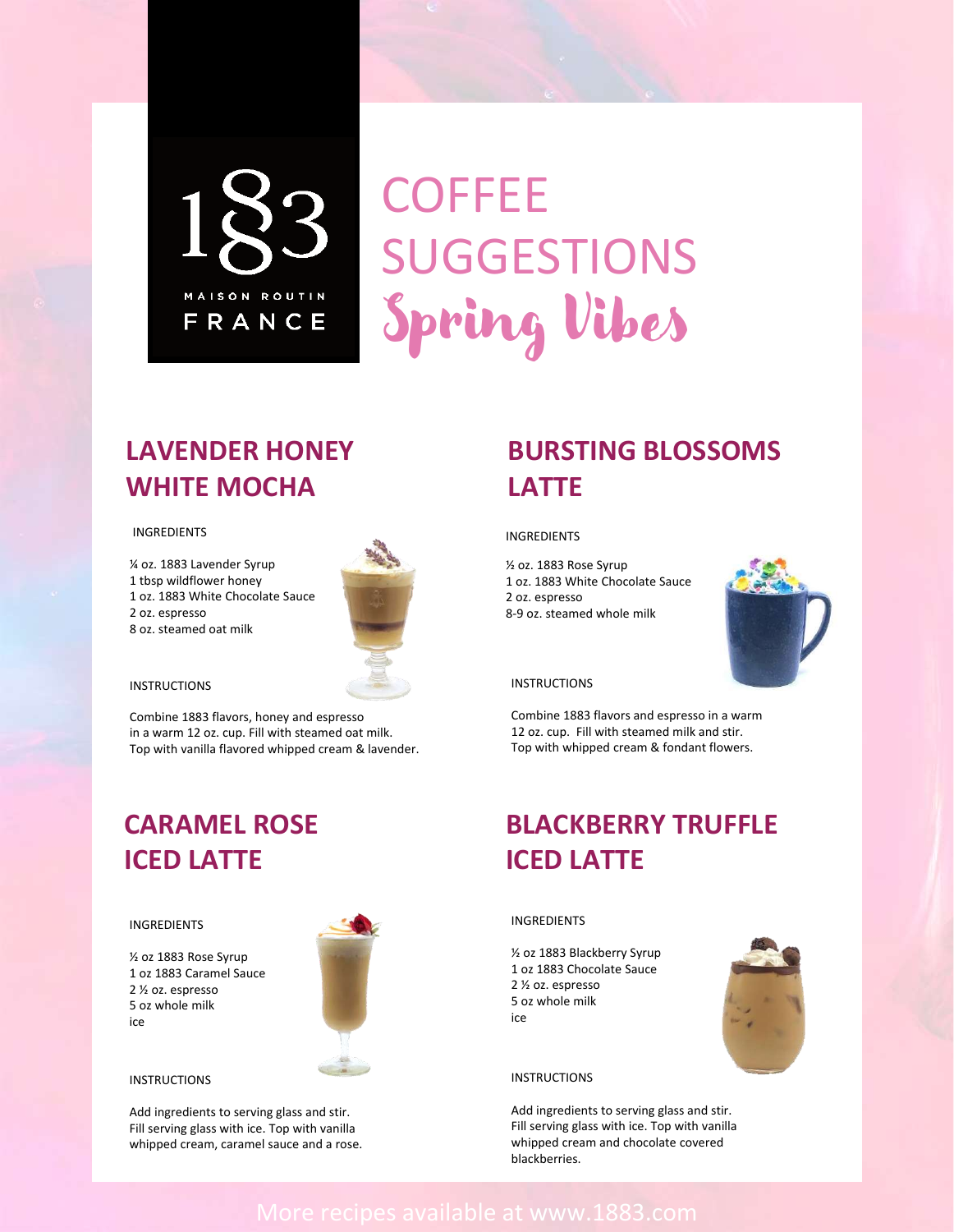

# COFFEE-FREE SUGGESTIONS Spring Vibes

### More recipes available at www.1883.com

### **FRENCH VANILLA BUBBLE TEA**

#### INGREDIENTS

1-2 scoops tapioca boba's 1 ¼ oz 1883 French Vanilla Syrup 6 oz Earl Grey, Jasmine, Ceylon, Assam or Matcha 4 oz whole milk ice



Combine ingredients in a 20 oz. glass and stir. Fill glass with ice and serve.

## **CHERRY BLOSSOM ICED MATCHA**

#### INGREDIENTS

1 ½ tsp. culinary grade matcha 1 oz hot water ½ oz 1883 French Vanilla Syrup ¾ oz 1883 Cherry Blossom Syrup 1-2 tbsp. chia seeds (hydrated in water) 1 drops natural pink food coloring ice 8 oz whole milk

#### **INSTRUCTIONS**

Whisk matcha with hot water until thoroughly blended. Combine 1883 syrups, chia seeds and food color with half of the milk. Add the mixture to a 20 oz. glass filled with ice. Add remaining milk to prepared matcha and stir. Slowly pour matcha mixture into glass to create a layer.

### **COTTON TAIL STEAMER**

#### INGREDIENTS

¼ oz. 1883 Strawberry Syrup ¼ oz. 1883 Almond Syrup 1 oz 1883 White Chocolate Sauce 8 oz whole milk or milk alternative

#### **INSTRUCTIONS**

### **BLUE MATCHA**

#### INGREDIENTS

½ oz. 1883 Coconut Syrup 1 oz. 1883 French Vanilla Syrup 1 tbsp butterfly pea flower powder 8 oz whole milk or milk alternative

#### **INSTRUCTIONS**

Steam ingredients together until hot then pour into a warm serving cup. Dot butterfly pea flower powder on drink surface. Using a pick, pull through each dot.

Steam ingredients together until hot then pour into a warm serving cup. Top with whipped cream, colored sprinkles and lavender.





#### **INSTRUCTIONS**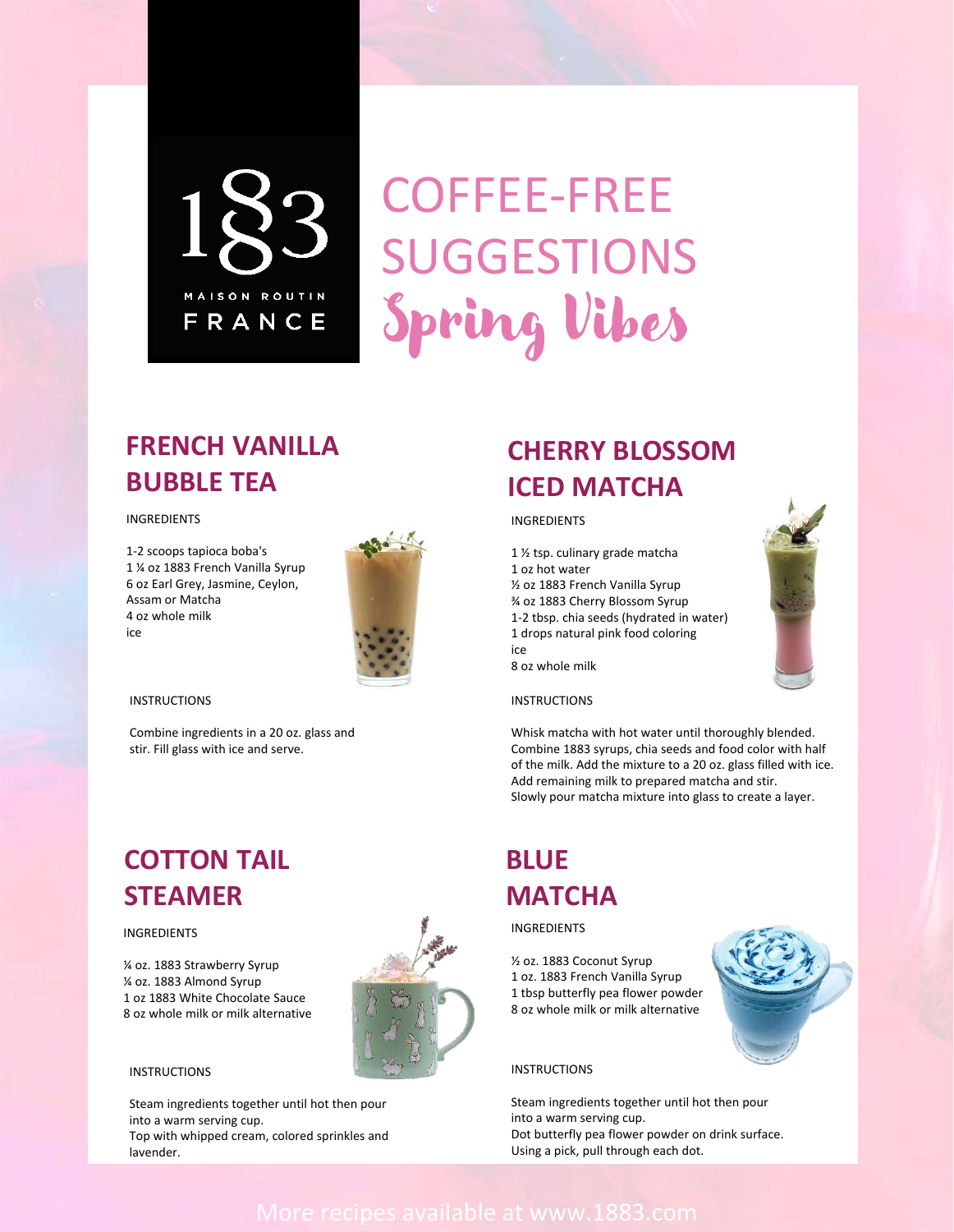

FROZEN SUGGESTIONS Spring Vibes

### More recipes available at www.1883.com



### **MINT CHOCOLATE COOKIE FRAPPE**

#### INGREDIENTS

½ oz 1883 Peppermint Syrup 1 oz 1883 Chocolate Sauce 5 oz cold milk 2 oz. scoop chocolate frappe powder 16 oz. cup of ice 2 chocolate cookies



### **DRAGON FRUIT HIBISCUS SMOOTHIE**

#### INSTRUCTIONS

Blend first 4 ingredients with ice for 22 sec. or until smooth. Add cookies and pulse blend for 3 sec. Pour beverage into a 16 oz. serving cup. Top with chocolate whipped cream and chocolate cookies.

#### INGREDIENTS

¾ oz 1883 Hibiscus Syrup ¾ oz 1883 Strawberry Syrup 2 oz blood orange juice 3 oz hibiscus tea ½ cup frozen strawberries ½ cup frozen dragon fruit cubes 1 medium banana crushed ice





Blend ingredients with ice for 22 sec. or until smooth. Pour beverage into a 18 oz. serving cup. Top with dragon fruit and mint.

### **WHITE CHOCOLATE COCONUT FRAPPE**

#### INGREDIENTS

½ oz 1883 Coconut Syrup 1 oz 1883 White Chocolate Sauce 5 oz cold milk 2 oz. scoop vanilla frappe powder 16 oz cup of ice

#### **INSTRUCTIONS**

# **GRAND BERRY FRAPPE**

#### INGREDIENTS

½ oz 1883 Raspberry Syrup ½ oz 1883 Hazelnut Syrup ½ oz 1883 Chocolate Sauce 4 oz whole milk 1 oz. espresso 2 oz chocolate frappe powder 18 oz cup of ice

#### **INSTRUCTIONS**

Blend ingredients for 22 sec. or until smooth. Dab pink frosting inside of serving glass. Pour beverage into an 18 oz. glass and top with whipped cream, raspberries, white chocolate curls, pink sugar & mint, if desired.

Blend ingredients with ice for 22 sec. or until smooth. Pour beverage into a 16 oz. serving cup. Top with whipped cream, colored sprinkles and white chocolate Easter egg candy.

#### **INSTRUCTIONS**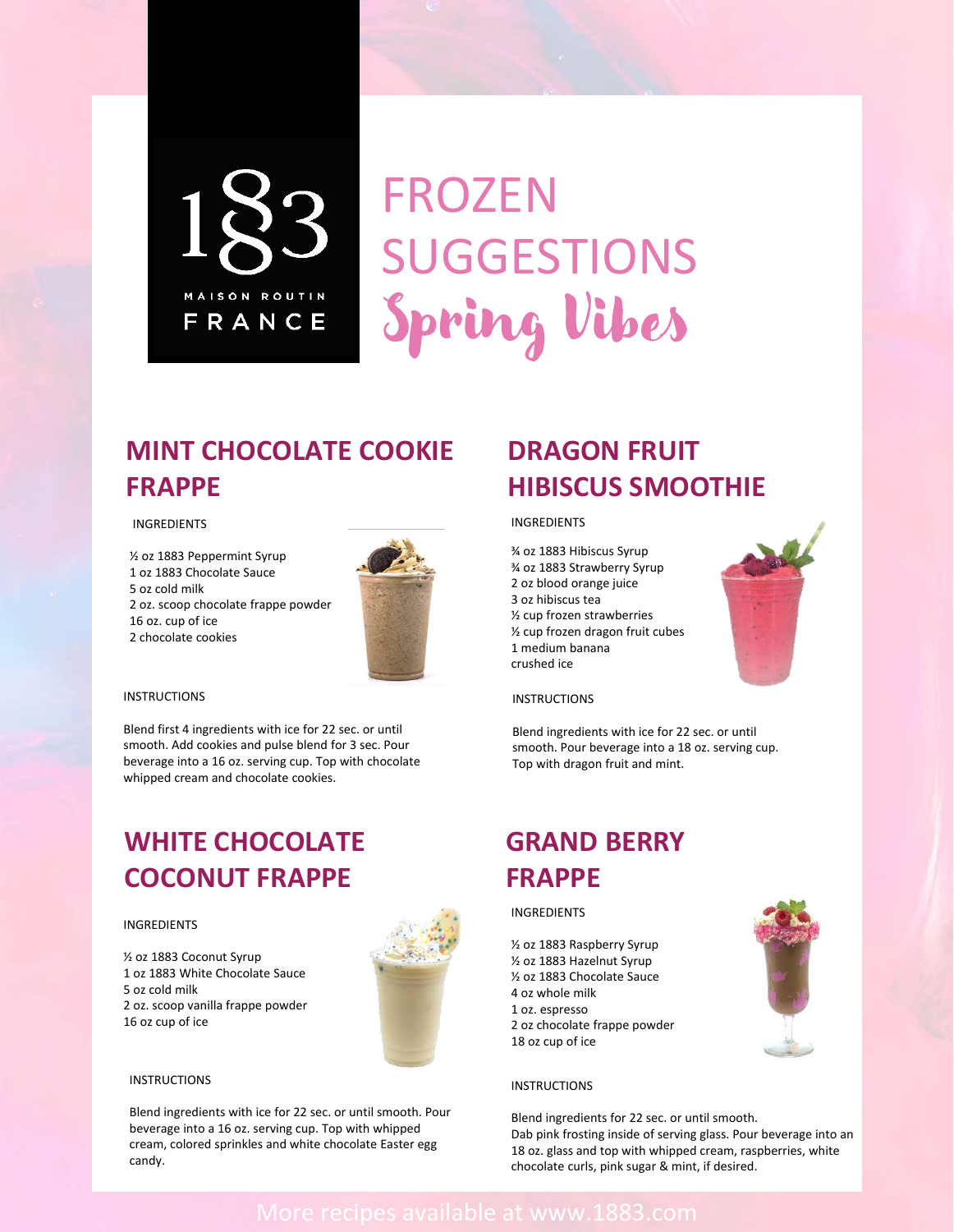

# ICED SUGGESTIONS Spring Vibes

### More recipes available at www.1883.com

### **STRAWBERRY HIBISCUS ICED TEA**

#### INGREDIENTS

Ice ¾ oz. 1883 Hibiscus Syrup ¼ oz. 1883 Strawberry Syrup 7 oz. hibiscus tea



Fill a 16 oz. serving glass with ice. Add all ingredients and stir. Serve with lemon or lime.



#### **INSTRUCTIONS**



## **BLUEBERRY ROOIBOS REFRESHER**

#### INGREDIENTS

Ice ¾ oz. 1883 Blueberry Syrup ¼ oz. 1883 Cardamom Syrup 2 oz. pomegranate juice 5 oz. rooibos tea



#### **INSTRUCTIONS**

Fill a 16 oz. serving glass with ice. Add all ingredients and stir. Garnish with blueberries and lime.

### **MANGO MINT SPARKLER**

#### INGREDIENTS

Ice ¾ oz. 1883 Mango Syrup ¼ oz. 1883 Mojito Mint Syrup 5 oz. lemonade 2 oz. sparkling water

#### **INSTRUCTIONS**

### **STONE FRUIT BLOSSOM LEMONADE**

#### INGREDIENTS

#### Ice

½ oz. 1883® White Peach Syrup ¼ oz. 1883® Cherry Blossom Syrup 1 oz. apricot nectar 6 oz. lemonade 1 lemon wedge, squeezed

#### **INSTRUCTIONS**

Fill a 16 oz. serving glass with ice. Add all ingredients and stir. Garnish with cherries, peach slices and mint.



Fill a 16 oz. serving glass with ice. Add all ingredients and stir. Garnish with mango, mint and lemon.